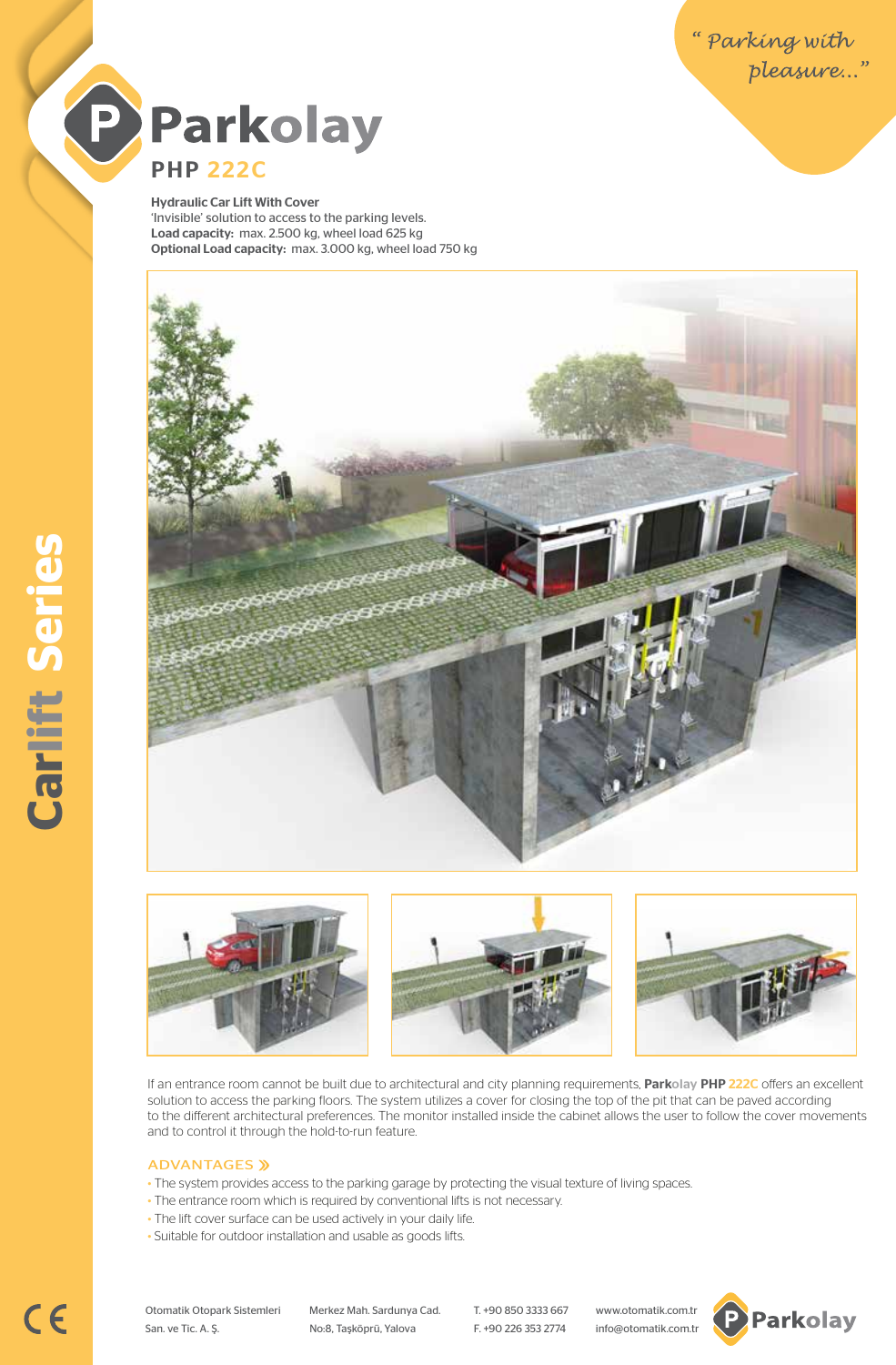2 **PHP 222C** 



San. ve Tic. A. Ş. No:8, Taşköprü, Yalova F. +90 226 353 2774 info@otomatik.com.tr

Otomatik Otopark Sistemleri Merkez Mah. Sardunya Cad. T. +90 850 3333 667 www.otomatik.com.tr

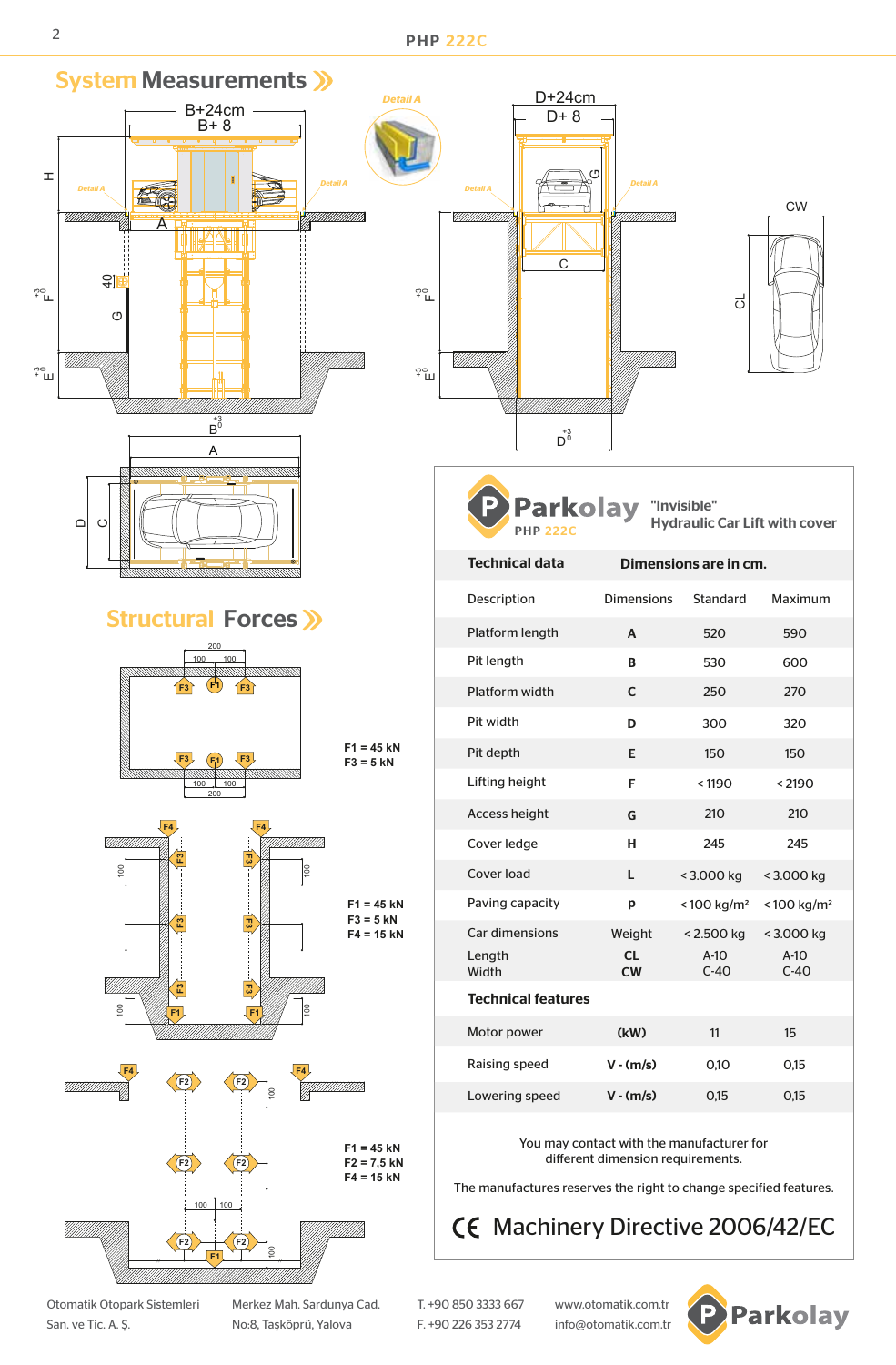# Drainage Channel >>>

- **1** Stone and waterproof pave material will be supplied by customer.
- 2) Gradient of the drainage channel width will be supplied by customer.
- 3 Yellow marked side will be supplied by Parkolay.
- 4) Slope of the drainage channel should be maximum %1 in connection with access side.
- **5** Enclosing drainage channel with connection to sewerage supplied by customer.



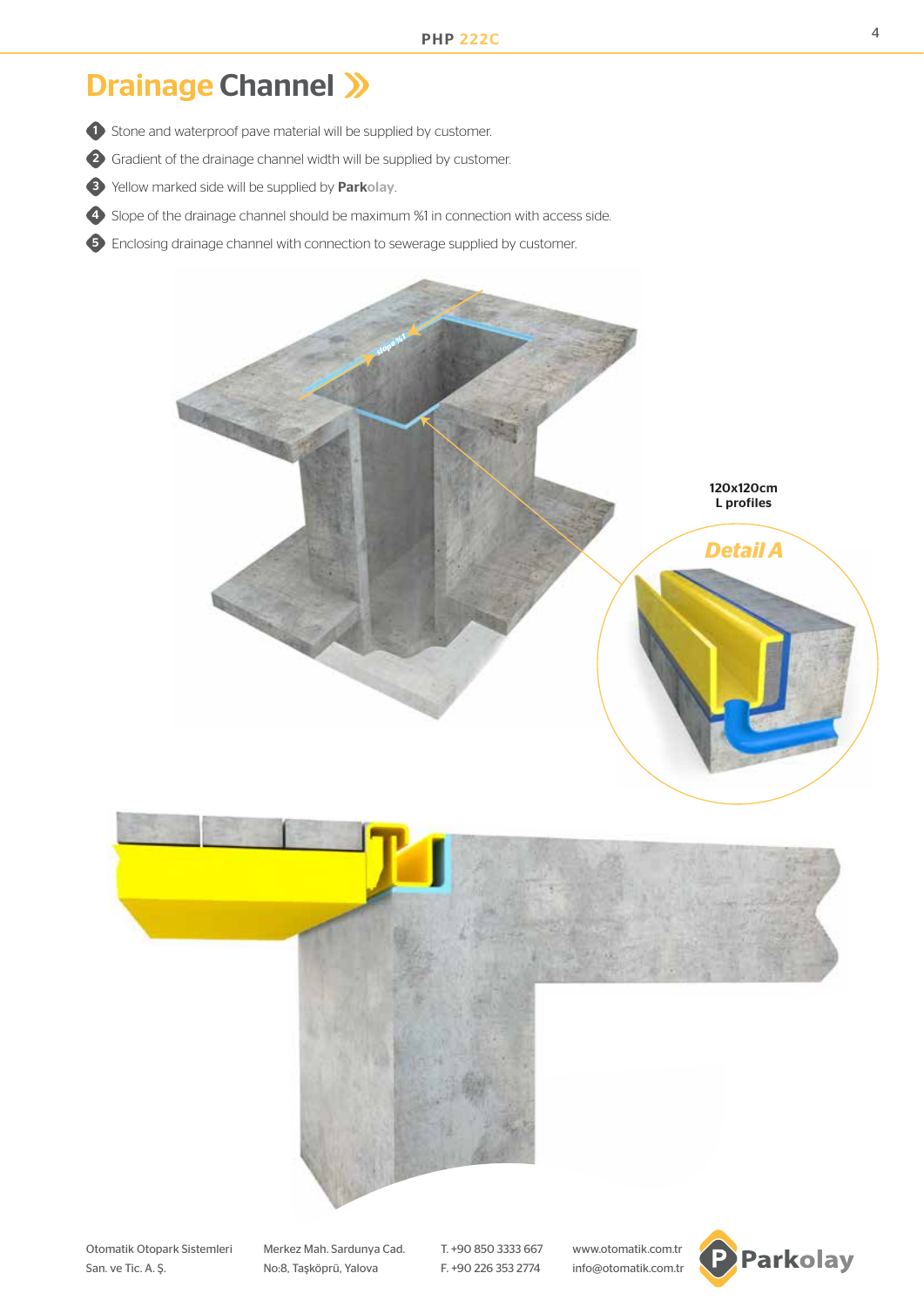# System Components and Functions >>>











# 1 TRAFFIC LIGHT

Yellow: Busy platform Yellow Flash: Platform comes with car **Green:** Platform is empty and ready to use **Green Flash: Platform comes empty.** Red: Platform out of service



## 2 REMOTE CONTROL

You may call the platform to ground floor with remote control. Cover movement can be directed manually with hold to run principle, only by control panel which located on entrance level.

## **3 CONTROL PANEL WITH KEY SWITCH**

The platform can be called through the control panels which located on each floor and can be directed to the desired floor from entrance level. Since the system operates with the hold to run principle, it is necessary to keep the control button depressed during the cover movement. The authorized user key and the emergency stop button of control panels on each floor ensure safe operation.

### 4 SIDE WALL PANELS OF CABINET

On both sides of the platform there are polycarbon panels which are as high as the cabinet is.

### **5 SURFACE OF PLATFORM**

Due to the use of diamond pattern of galvanized metal sheet, the platform has a non-skid surface. Optionally, aluminum metal sheet can be preferred.

### **6 FRONT AND BACK OPTIC SENSORS**

There are optical sensors on the platform that control the position of the vehicle's front and rear.

### 7 FLASHER AND BUZZER

The flasher and buzzer on the system alert the driver until the vehicle is properly positioned.

# 8 CONTROL MONITOR WITH CAMERA

In order to observe the environmental safety around the platform, the driver keeps the button pressed during the movement of the cover and monitors the operation from the screen.





Otomatik Otopark Sistemleri Merkez Mah. Sardunya Cad. T. +90 850 3333 667 www.otomatik.com.tr San. ve Tic. A. Ş. No:8, Taşköprü, Yalova F. +90 226 353 2774 info@otomatik.com.tr

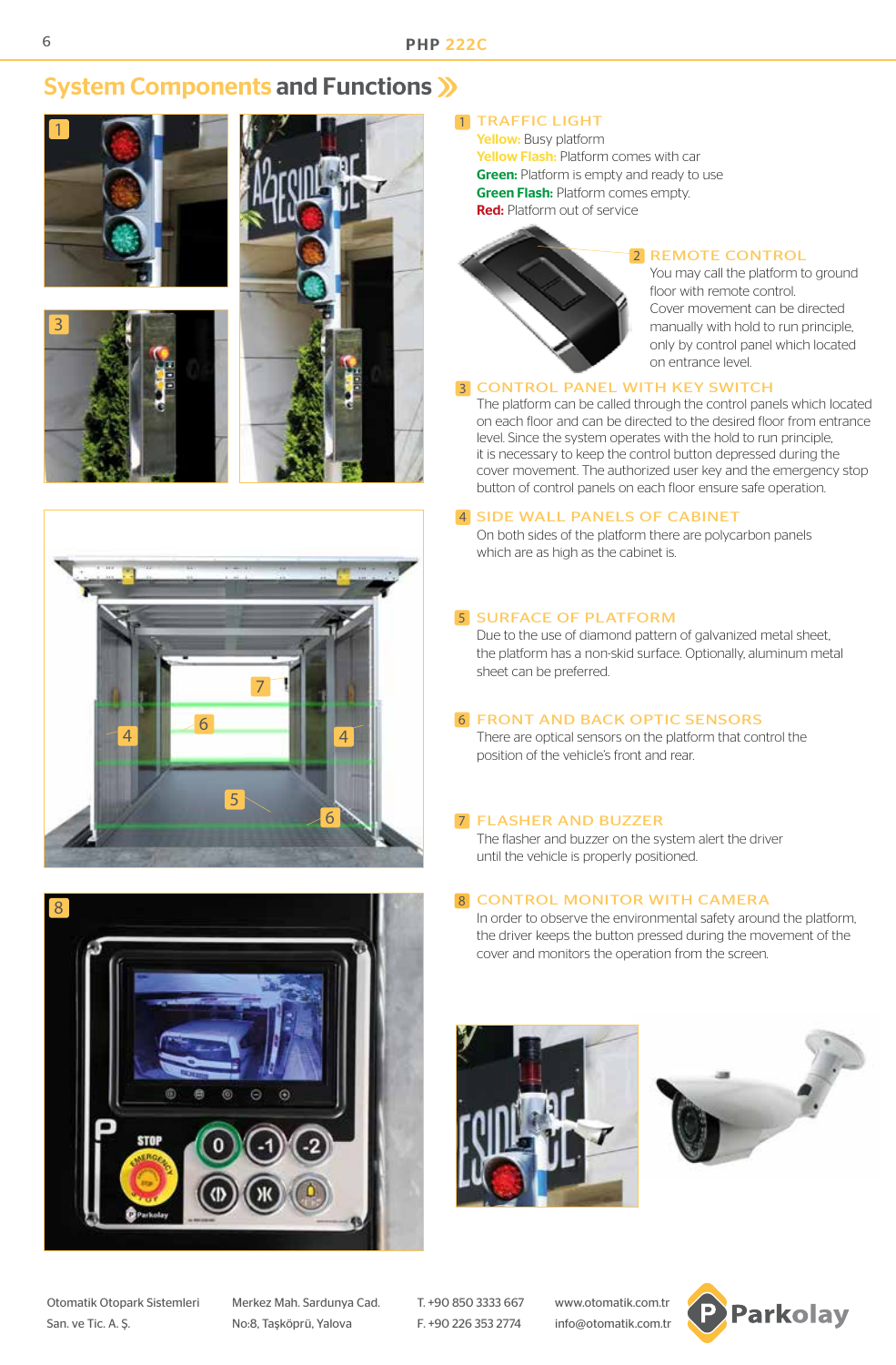# System Components and Functions

# **9 DOORS ON THE FLOOR**

Doors at each parking floor provide a safe entry into the system. The door opens automatically when the platform reaches the floor. Before the movement of the lift, the door should be closed by the driver.

# FLOOR TRAFFIC LIGHT 10

Yellow: Busy Platform Yellow Flash: Platform comes with car **Green:** Platform is empty and ready to use **Green Flash: Platform comes empty.** Red: Platform out of service

# 11 FLOOR CONTROL PANEL WITH KEY SWITCH

Call and emergency buttons are located on the control panel.

# 12 MAIN CONTROL CABINET

Enough space should be allocated on the wall for the 80x140cm main control board.

# 13 HYDRAULIC POWER UNIT

The space required to place the hydraulic power unit must be allocated by the customer. *Dimension: 150x150cm Required Power: Standard 11kW - Optional 15kW*

# 14 COVER LEDGE

There should be no obstacles up to 245cm above the cover.

# GROUND FLOOR PROTECTION

Optical sensors are used around the system to provide security at the entrance floor.

#### 15 MUSHROOM SENSORS

Mushroom sensors, located at the four corners of the system, provide safety observation between the cover and the pit.

#### 16 CROSS SENSORS

Cross sensors ensure the safety on the cover. Sensor installation and protection barriers are implemented in accordance with CE standards.

#### 17 PERIMETRIC SENSORS



A: Protective Barrier h:120cm Perimetric B: Photoelectiric Sensors











*" Parking with pleasure..."*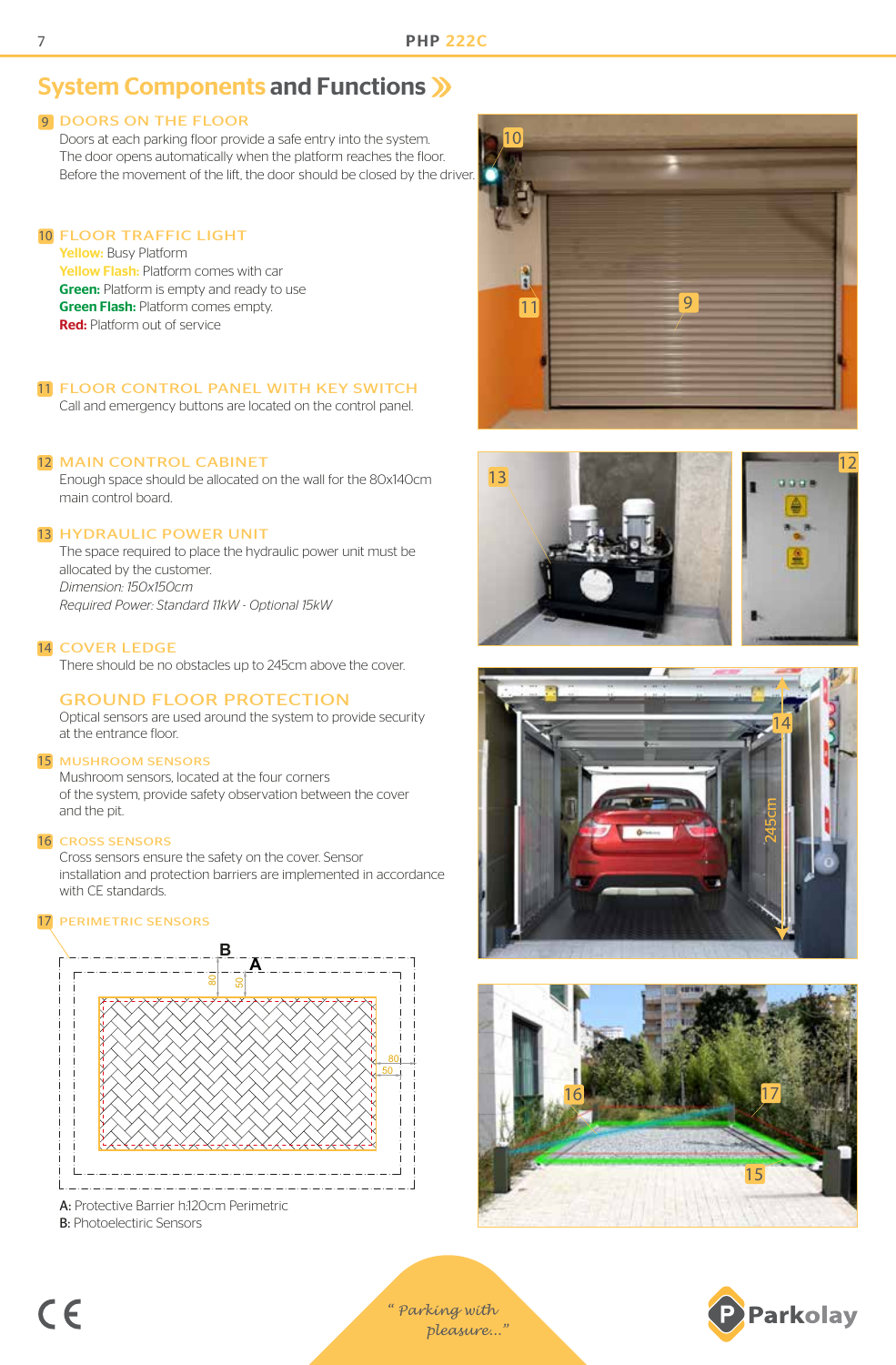#### Corrosion protection and Prevention



 Besides the maintenance, the systems have to be cleaned regularly. This applies to the systems' platforms and all parts being exposed to corrosive substances, e.g. salt water, dirt, car fluids, sand, etc. Garages also have to be ventilated and deaerated, The base plates have to be dewatered and dry.

#### Fire safety

 Designing fire safety in the proposed garage or area must comply with the local/ regional regulations. The compliance must be managed by customer. Depending on the location and the fire department there might be very different and specific requirements. The customer should inform the supplier about regulations in advance.

#### **Dewatering**



 Dewatering involves controlling water in the system area with the possibility of pumping it out of a water collecting pump sump. Water may occur from snow on the car, leaking shell, ground water, wet cleaning etc. It can be solved by a drainage system 10/ 2 cm with pump sump (50 x 50 x 20 cm). There should be no water in the lift pit.

#### Car development

 The size and weight of the new generation of cars have been increased due to the extra equipment, which means that the weight of upper middle class cars oftenly exceed 2000kg. Parallelly to that, the manufacturer offers a standard 2.500kg lifting capacity and 625kg wheel load. Optionally, the 3.000kg lifting capacity / 750kg wheel load can be provided for heavier cars.



#### Sound insulation EN 14366 : 2004

 "Sound insulation in buildings". According to the German norm a value of 30 dB(A) is allowed in living quarters. This can be fullfilled through the noise protection option applied according to the supplier's offer. Sound insulation of building R'w = 57 dB. Surrounding walls/ ceilings (e.g. monolithic and rigid) of parking should be made of min m' = 300/ 400 kg/ m2.

The adjacent critical building element should be min m' = 580 kg/ m<sup>2</sup>. User noises are created by individual users. These can be from driving up/ down the platforms, slamming of vehicle doors, motor and brake noises. They are not subject to the limit. "Increased sound insulation" is made on special offer and discussion. This option requires more space allocation.

#### MINIMUM DIMENSIONS & TOLERANCES »

All shown dimensions are minimum. Tolerances according to VOB part C (DIN 18330 and 18331) and the DIN 18202 have to be considered additionally. Tolerances for space requirements are +3 cm/ 0 cm. Dimensions are expressed in cm.

# ENVIRONMENTAL RANGE »

Temperature range –10 to +40° C. Relative humidity 50% at maximum outside temperature of +40° C.

#### **LIGHTING »**

Customer must provide sufficient ligthing in the parking garage and shaft of the lift according to the regulations.

## CE AND CONFORMITY »

The systems correspond to the EC Machinery Directive 2006/42/EC.

#### RIGHTS TO CHANGE »

The manufacturer reserves the right to make changes and/or improvements in model & dimensions without prior notice.

The general planning/ supply of the garage with the building structure, statics, tolerances, free spaces, wall cutting, drainage, noise protection, fire demands electricity, grounding, driveway, illumination, ventilation, marking fences and others has to be arranged according to local requirements by the customer and must be in accordance with the delivery/ requests of the manufacturer.

San. ve Tic. A. Ş. No:8, Taşköprü, Yalova F. +90 226 353 2774 info@otomatik.com.tr

Otomatik Otopark Sistemleri Merkez Mah. Sardunya Cad. T. +90 850 3333 667 www.otomatik.com.tr

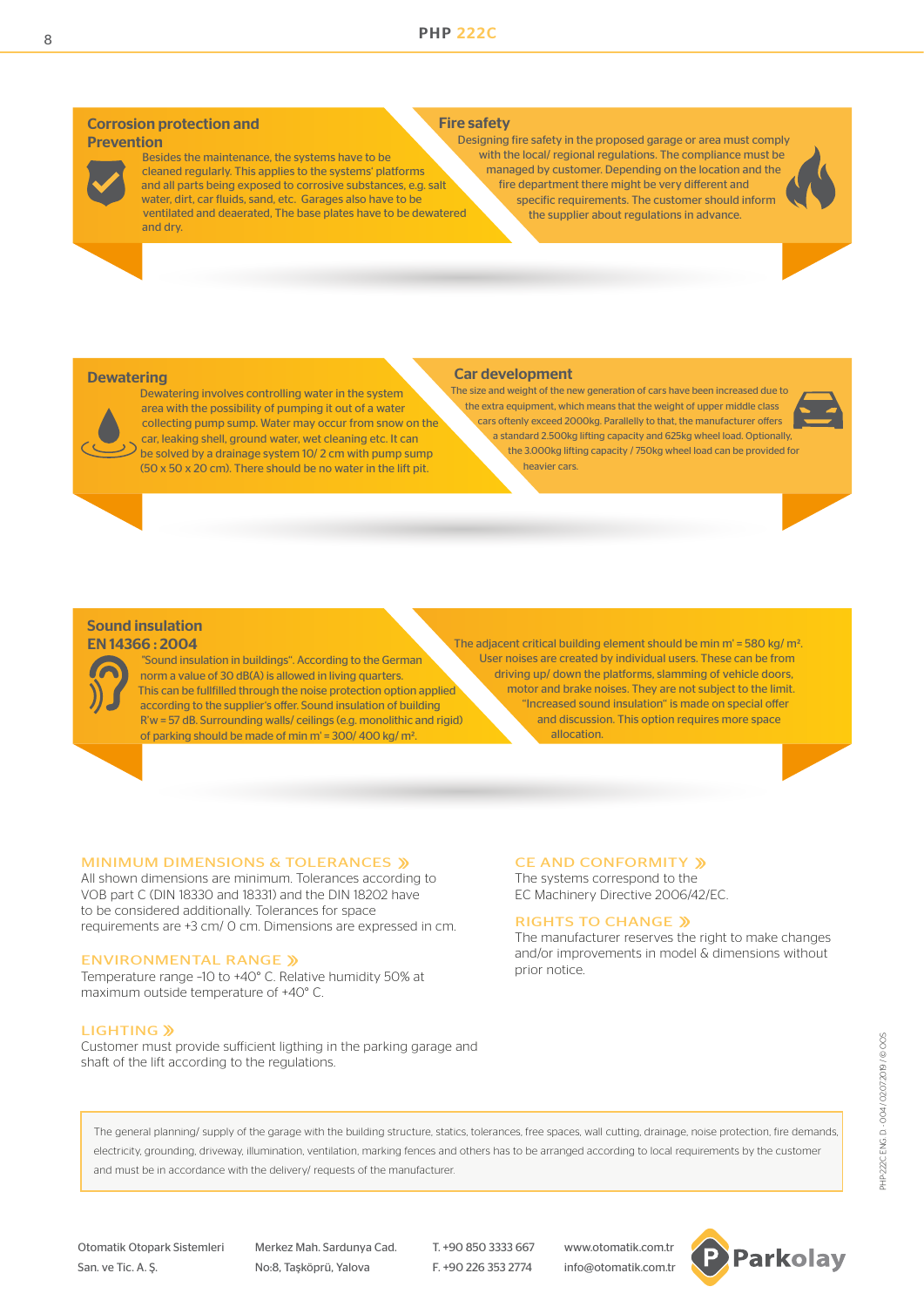# Pit Dimensions >>>

- **1** Height to ground floor level
- 2 Sump in the drainage channel with grinding
- **3** Hydraulic gap 15cm X 15cm
- $\bullet$  Height of the passage to neighbouring pit and to maintenance shaft has to be same
- **5** Door will be installed by customer If required
- Another option of the maintenance shaft ( Sump in the drainage channel has to be displaced) 6





Otomatik Otopark Sistemleri Merkez Mah. Sardunya Cad. T. +90 850 3333 667 www.otomatik.com.tr San. ve Tic. A. Ş. No:8, Taşköprü, Yalova F. +90 226 353 2774 info@otomatik.com.tr